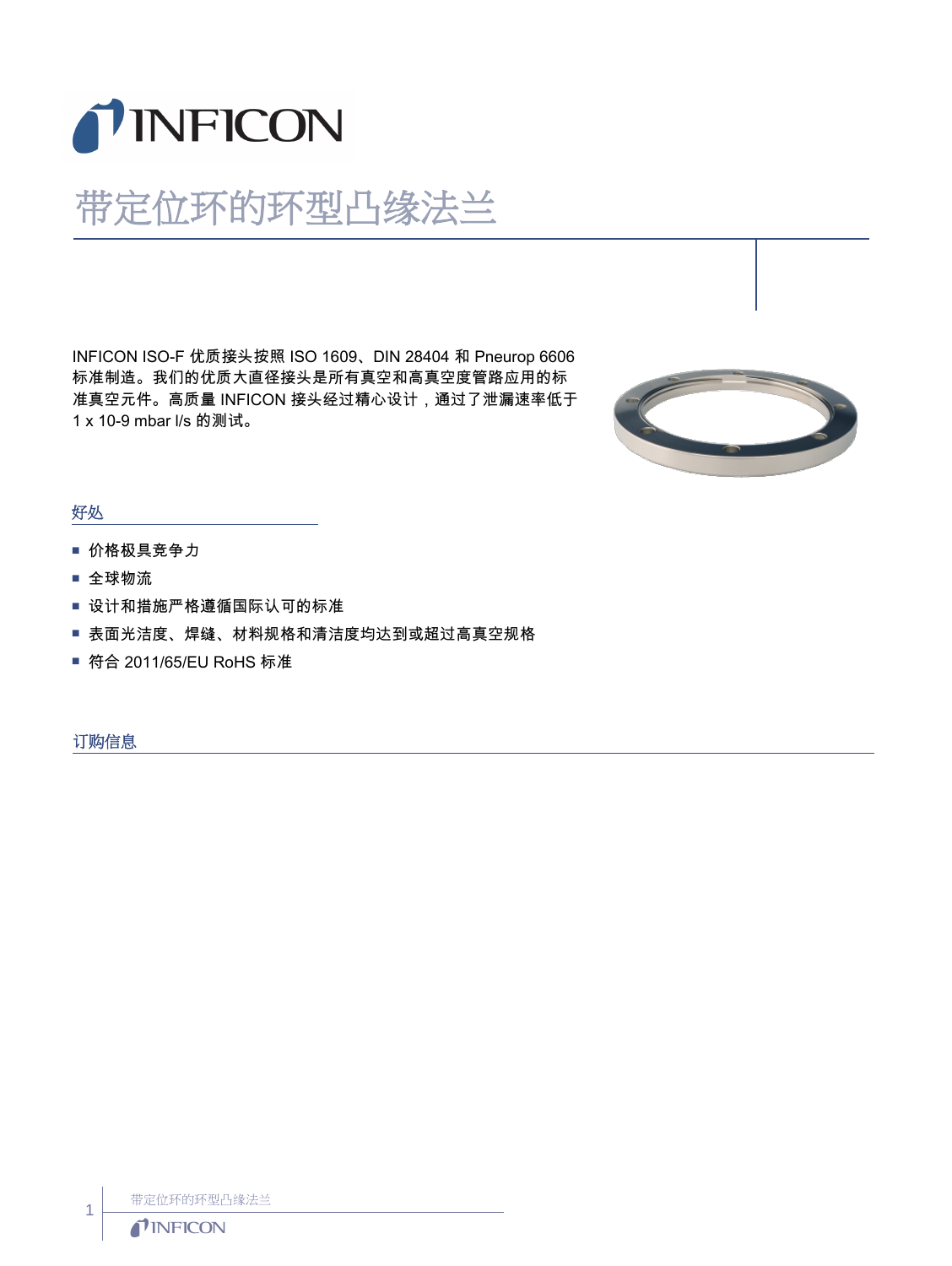|                                             |         |                         |         |         | DN 100 ISO- DN 160 ISO- DN 200 ISO- DN 250 ISO- |         |  |
|---------------------------------------------|---------|-------------------------|---------|---------|-------------------------------------------------|---------|--|
| 类型                                          |         | DN 63 ISO-F DN 80 ISO-F | F       | F       | F                                               | F       |  |
| Collar flange with retaining ring DN<br>160 |         |                         |         | 212-063 |                                                 |         |  |
| Collar flange with retaining ring DN<br>320 |         |                         |         |         |                                                 |         |  |
| Collar flange with retaining ring DN<br>400 |         |                         |         |         |                                                 |         |  |
| Collar flange with retaining ring DN<br>500 |         |                         |         |         |                                                 |         |  |
| Collar flange with retaining ring DN 63     | 212-061 |                         |         |         |                                                 |         |  |
| Collar flange with retaining ring DN<br>630 |         |                         |         |         |                                                 |         |  |
| Collar flange with retaining ring DN 80     |         | 212-081                 |         |         |                                                 |         |  |
| 带扣环项圈法兰 DN 250 ISO                          |         |                         |         |         |                                                 | 212-065 |  |
| 接箍法兰                                        |         |                         | 212-062 |         |                                                 |         |  |
| 法兰                                          |         |                         |         |         | 212-064                                         |         |  |

| 规格   |                                      |                                     |                                      |                                      |                                      |                                                                              |
|------|--------------------------------------|-------------------------------------|--------------------------------------|--------------------------------------|--------------------------------------|------------------------------------------------------------------------------|
| 类型   |                                      |                                     | F                                    | F                                    | F                                    | DN 63 ISO-F DN 80 ISO-F DN 100 ISO- DN 160 ISO- DN 200 ISO- DN 250 ISO-<br>F |
| 规格 A | 12                                   | 12                                  | 12                                   | 16                                   | 16                                   | 16                                                                           |
| 规格 B | 95.5                                 | 110.5                               | 130.5                                | 180.7                                | 240.7                                | 290.7                                                                        |
| 规格 C | 130                                  | 145                                 | 165                                  | 225                                  | 285                                  | 335                                                                          |
| 材料:  | Steel nickel<br>plated<br>$-11.0831$ | Steel nickel<br>plated<br>$-1.0831$ | Steel nickel<br>plated<br>$-11.0831$ | Steel nickel<br>plated<br>$-11.0831$ | Steel nickel<br>plated<br>$-11.0037$ | Steel nickel<br>plated<br>$-11.0037$                                         |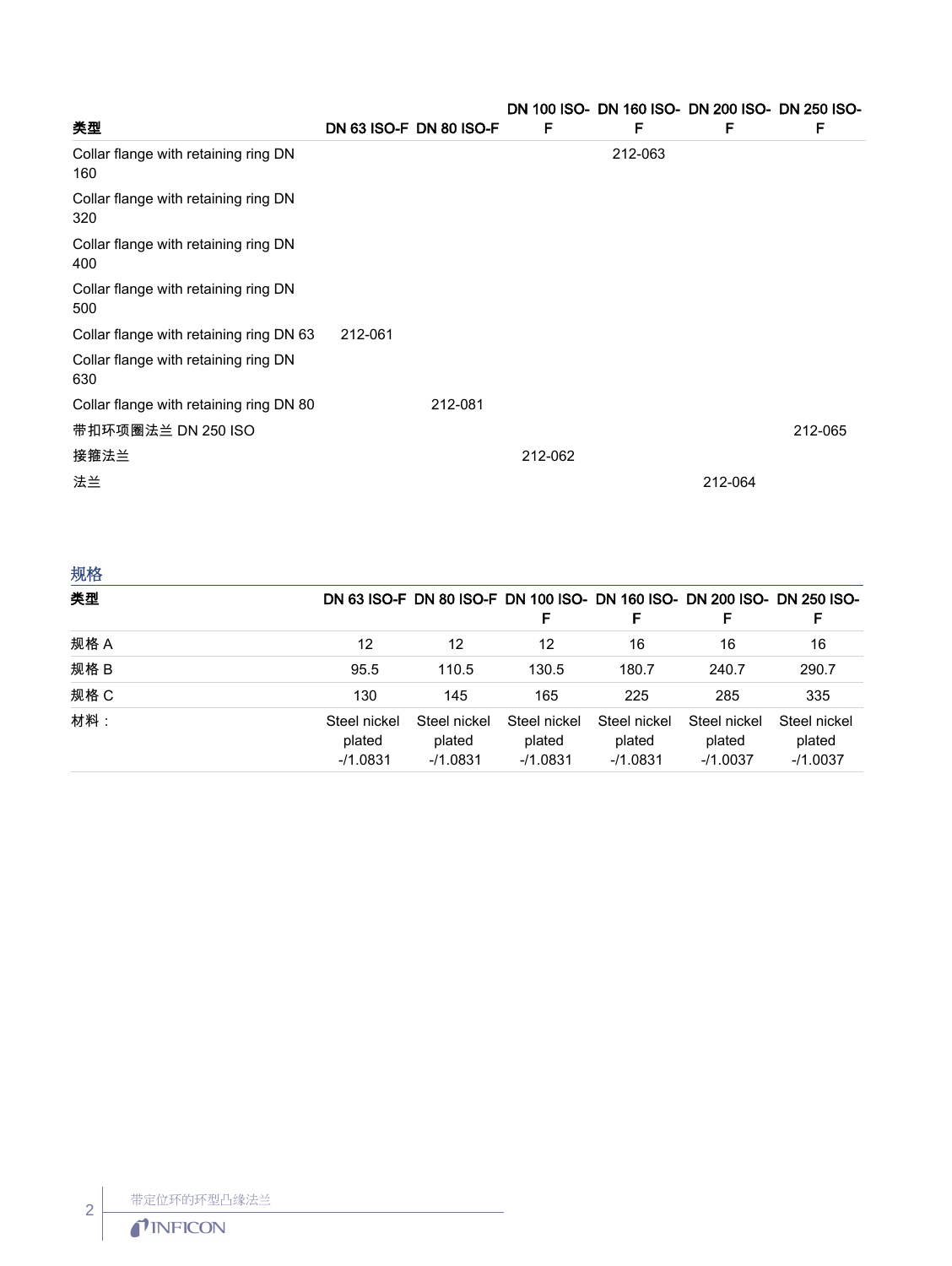## DN 320 ISO-DN 400 ISO-DN 500 ISO-DN 630 ISO-

F F F F

212-066

212-067

212-068

212-069

| 规格   |                                     |                                                      |                                     |                                      |
|------|-------------------------------------|------------------------------------------------------|-------------------------------------|--------------------------------------|
| 类型   | F                                   | DN 320 ISO- DN 400 ISO- DN 500 ISO- DN 630 ISO-<br>F | F                                   | F                                    |
| 规格 A | 20                                  | 20                                                   | 20                                  | 24                                   |
| 规格 B | 370.8                               | 450.8                                                | 550.8                               | 691                                  |
| 规格 C | 425                                 | 510                                                  | 610                                 | 750                                  |
| 材料:  | Steel nickel<br>plated<br>$-1.0037$ | Steel nickel<br>plated<br>$-11.0037$                 | Steel nickel<br>plated<br>$-1.0037$ | Steel nickel<br>plated<br>$-11.0037$ |

带定位环的环型凸缘法兰<br>
TINFICON